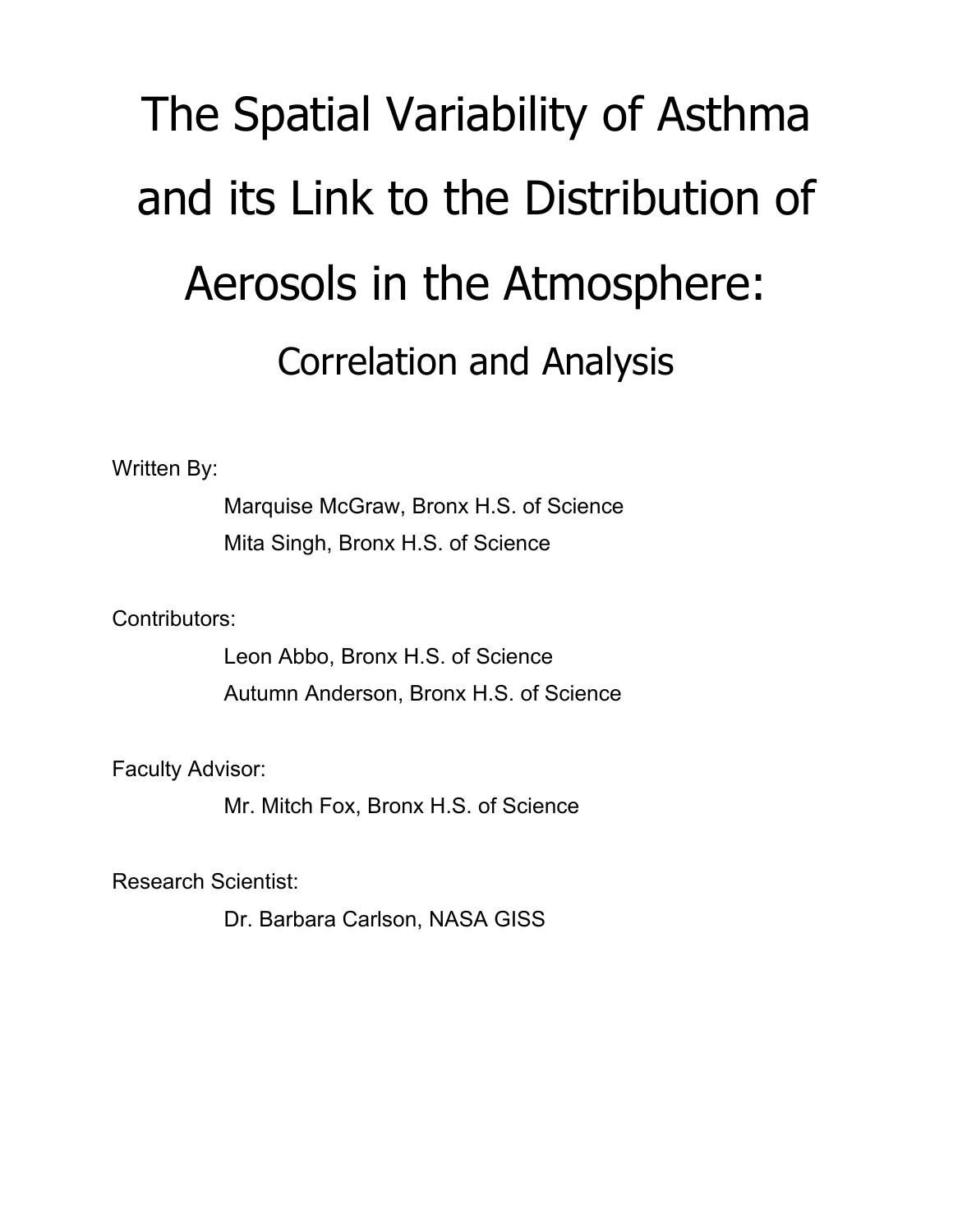# The Spatial Variability of Asthma and its Link to the Distribution of Aerosols in the Atmosphere

#### **Introduction**

It has long been hypothesized that certain conditions in the environment tend to aggravate human health. Asthma is one disease that is hypothesized to meet this criterion. Its causes have yet to be pinpointed, but it is suspected that its prevalence is somehow related to the environment. It is important to study the causes and factors that affect asthma because while asthma was rare in 1900, it has now grown into an epidemic. There are more than 15 million people affected in the United States and up to 10 times as many around the world<sup>1</sup>.

It is currently hypothesized in the scientific community that particulate matter may have an impact on the prevalence of asthma. Particulate matter (PM) are extremely tiny aerosol particles that have been shown to adversely affect one's health. In fact, for every 10 microns of PM which existed in a certain area, the death rate rose  $0.5\%$ <sup>2</sup>. Increasing evidence has shown that a rise in the levels of particulate matter can aggravate existing asthma, while evidence that PM can promote the induction of asthma is limited<sup>3</sup>. PM in ambient air has been associated with increased emergency room visits and medication use by asthmatics as well<sup>4</sup>. Other aerosols, such as  $NO<sub>2</sub>$ , and  $SO<sub>2</sub>$ , are also theorized to have some sort of effect on asthma.<sup>5</sup>

In this research project, we focused on finding a connection between the spatial distribution of asthma and the spatial distribution of these three aerosols in the atmosphere. It is hypothesized that there is a direct correlation between aerosols and asthma. We intended to see if this hypothesized relationship was true in New York as we compared asthma rates with spatial aerosol distribution in the Bronx, Brooklyn, Manhattan and Queens. The following questions were considered:

How does the prevalence of asthma differ between the boroughs of New York City?

How does asthma prevalence differ between the schools surveyed?

What factors could account for these differences?

Can increased particulate matter in the atmosphere be correlated to an increase in the prevalence of asthma?

In order to do this a survey was distributed in seven schools around the city in May 2001 to determine the prevalence of asthma within each school and each borough. The data, drawn from a sample size of 1,404 New York public school students, were sorted and analyzed by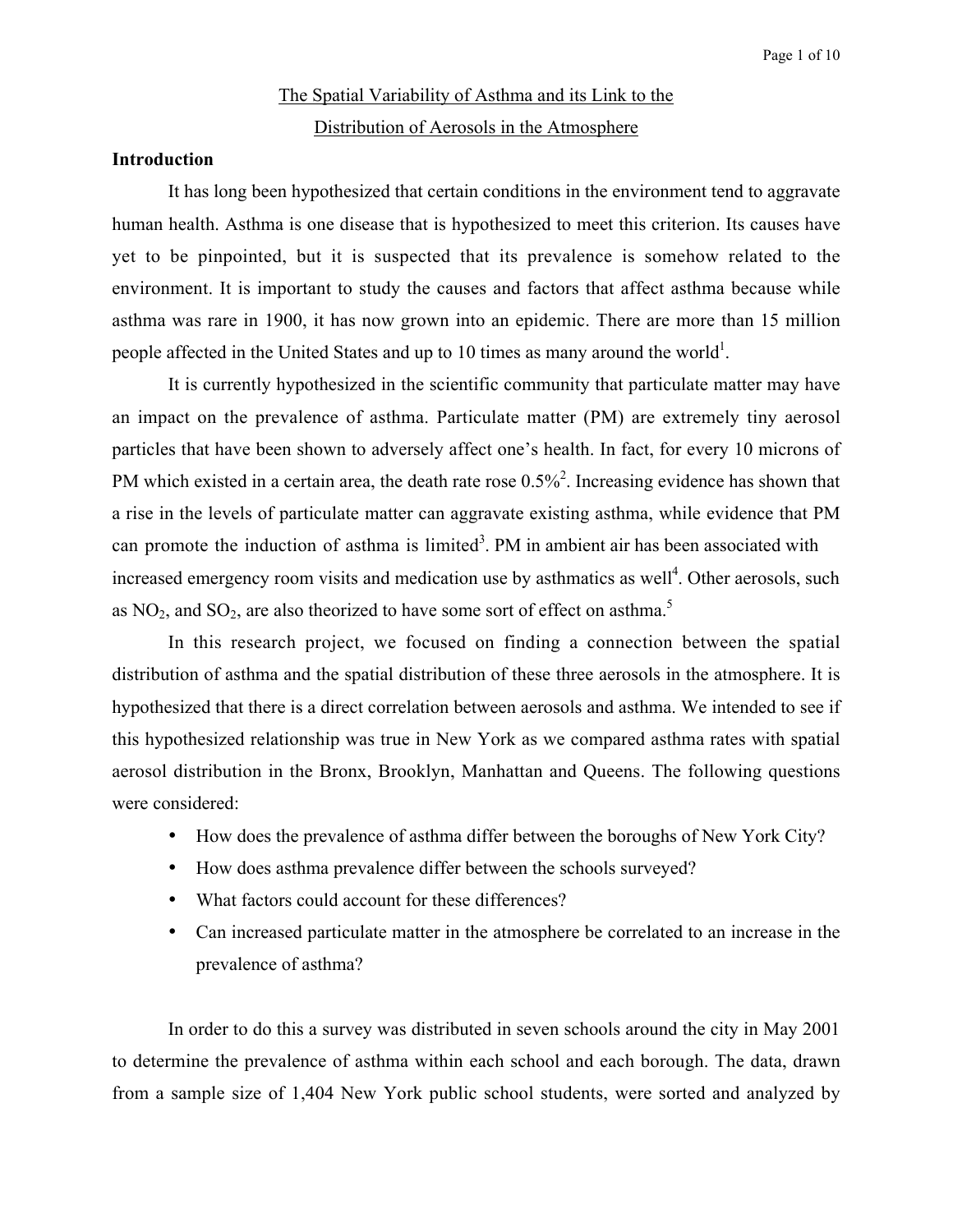school and borough. This data was then compared with hospitalization data obtained from the State Health Department and the EPA to determine whether there was truly a spatial relationship between aerosols and asthma.

## **Background**

In a person who has asthma, at times the circular smooth muscles of the branching air tubes of the lungs, the bronchi, go into spasm so that the bronchi are narrowed and the passage of air is impeded<sup>6</sup>. It is often easier to breathe in than out and the lungs become inflated and cannot be easily emptied. A wheeze on breathing out is a regular feature of an asthma attack. The most common type is allergy-induced asthma, but asthma can also be induced by infection, emotional factors, occupational factors, exertion, and temperature<sup>7</sup>. No one knows for sure why the prevalence of asthma is on such a steep climb but research shows that it is possible that many of the following factors might be acting to cause this to occur:

Increased rates of maternal smoking

Changes in our diet (less fresh food, less fish, more processed/ refined food)

Changes in our environment (more clustered, less ventilated homes)

Changes in furnishings (which, together with reductions in ventilation, expose us to potentially greater quantities of dust mites)

Alterations in the type and frequency of certain infections to which we were exposed in early life (might infections in early life beneficially stimulate our immune system and suppress asthma?)

Changes in outdoor pollution exposure 8

It is also important to examine the social impacts of asthma. Students with asthma miss the highest number of school days, don't do as well as their peers on tests and often feel dejected, depressed and unfocused because of this delicate condition<sup>9</sup>. Adults are also affected by the strict regime required to keep asthma under constant check. Many feel depressed because of the fact that they have to spend large amounts of money on asthma medication, must take the same medicines day in and day out and must limit their activities so that they don't aggravate their condition.

Atmospheric aerosols are very fine particles suspended in the air. They are formed by the dispersal of material at the Earth's surface (primary aerosols), or by reaction of gases in the atmosphere (secondary aerosols). They include sulfates and nitrates from the oxidation of sulfur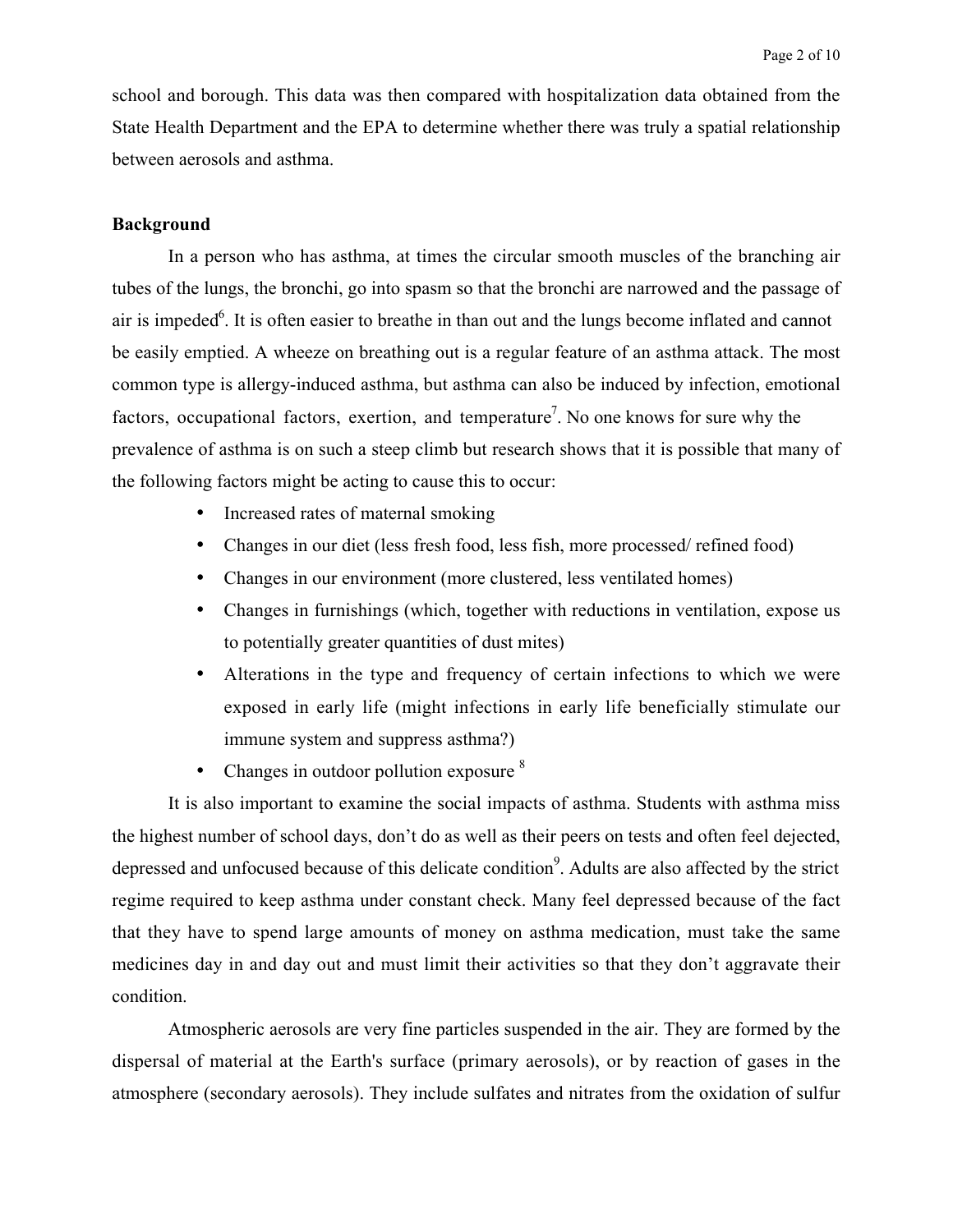dioxide and nitric oxide respectively. Natural aerosols, which also include sea salt and volcanic dust, are probably four to five times more than man made ones on a global scale<sup>10</sup>. Although making up only one part in a billion of the mass of the atmosphere, they have the potential to significantly influence the amount of sunlight reaching the Earth's surface, and therefore  $climate<sup>11</sup>$ .

Like greenhouse gases, aerosols influence the climate. Atmospheric aerosols influence the transfer of energy in the atmosphere in two ways: directly through the scattering of sunlight, and indirectly through modifying the optical properties and lifetimes of clouds. The scattering of sunlight by aerosols is clearly demonstrated in the aftermath of a major volcanic eruption, when exceptionally colorful sunsets can be witnessed. The volcanic pollution results in a substantial reduction in the direct solar beam, largely through scattering by the highly reflective sulfuric acid aerosols. Overall, there is a net reduction of 5 to 10 percent in energy received at the Earth's surface<sup>12</sup>. An individual eruption may cause a global cooling of up to  $0.3$ °C, with the effects lasting anywhere from one to two years $^{13}$ .

However, estimating the impact aerosols will have on longer-term global climate is complex and uncertain. This is largely because of the fact that the geographical distribution of aerosols is highly variable and strongly related to their sources<sup>14</sup>. The best estimates of global cooling attributable to man-made aerosols are based on computer models. These show that the global cooling effect of man-made aerosols could offset the warming effect of increased greenhouse gas concentrations by as much as  $30\%$ <sup>15</sup>. The variable distribution of aerosols however, makes calculation of a global average difficult. Nevertheless, it is likely that aerosols may slow the rate of projected global warming during the 21st century<sup>16</sup>.

Another type of aerosol comes from human activities. A large fraction of human-made aerosols come from the burning of biomass and fossil fuels. The concentration of human-made sulfate aerosols in the atmosphere has grown rapidly since the start of the industrial revolution. At current production levels, human-made sulfate aerosols are thought to outweigh the naturally produced sulfate aerosols<sup>17</sup>. The concentration of aerosols is highest in the northern hemisphere where industrial activity is centered<sup>18</sup>. The sulfate aerosols absorb no sunlight but they reflect it, thereby reducing the amount of sunlight reaching the Earth's surface. Sulfate aerosols are believed to survive in the atmosphere for about  $3-5 \text{ days}^{19}$ . The sulfate aerosols also enter clouds where they cause the number of cloud droplets to increase but make the droplet sizes smaller. The net effect is to make the clouds reflect more sunlight than they would without the presence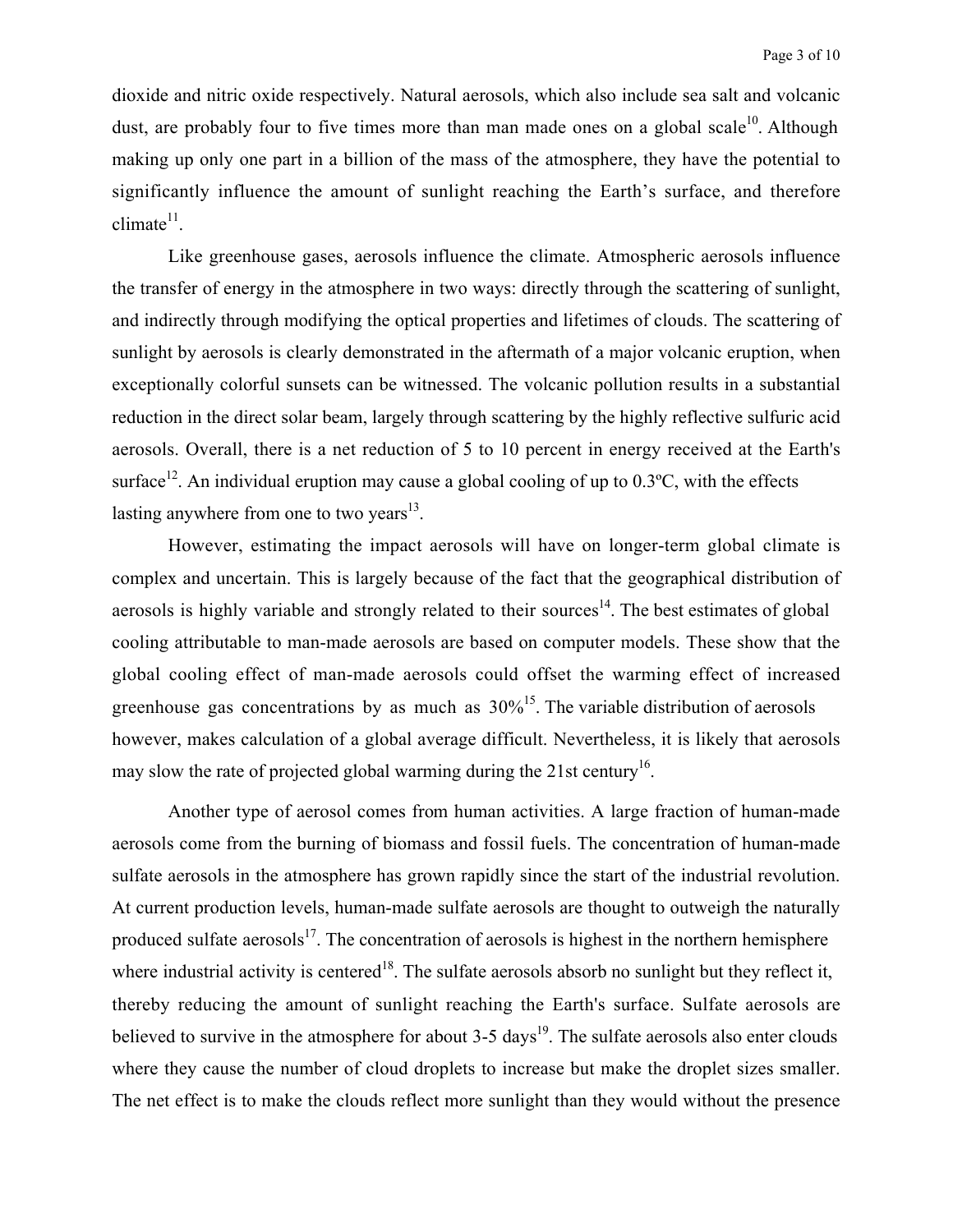of the sulfate aerosols. It is also believed that the additional aerosols cause polluted clouds to last longer than non-polluted clouds $^{20}$ .

Even though it is unclear how aerosols affect the human body in order to increase the prevalence of asthma, it is quite clear that they can aggravate it. Asthma is a global problem that has worsened throughout the United States, but most markedly in low-income urban areas<sup>21</sup>. Even though the theory that suggested that increased amounts of pollution resulted in increased amounts of asthma has been discarded, it is now suspected that NOX compounds released by the burning of fossil fuels in a particular area directly affect the prevalence of wheezing in 13-14 year olds in that same area<sup>22</sup>.

#### **Methodology**

The problem that was analyzed has two dimensions to it. First, the relationships, if any, within the data from the asthma survey must be determined. Second, the data from the EPA, regarding aerosols in the atmosphere for the year 2000 must be analyzed for specific trends. Finally, the relationships in both the asthma proportions and the aerosol concentrations must be compared in order to determine trends or distributions common to both which would provide a link between the aerosols and asthma prevalence.

The data from the asthma survey was organized and analyzed based on school. Once we obtained statistics for those data, all the school data sets were combined to make one combined data set, with sample size  $(n) = 1404$ . This was sorted by borough, and the data were analyzed based on borough. EPA data regarding three types of aerosols known to aggravate asthma, PM 10, SO2, and NO2 were obtained for the year 2000, averaged and sorted by borough. Then, an overall comparison was made in order to obtain a conclusion.

#### **Analysis of Survey Data**

Data were compiled from seven schools throughout four of the five boroughs, excluding Staten Island. The asthma surveys were randomly administered to adolescents anywhere between 12 and 18 years of age within each school. Surveys completed by adults, or that were not legitimate in other ways were discarded. The proportion of students surveyed who indicated that they had asthma was obtained for each of the seven data sets.

*Is there evidence of a spatial distribution of asthma between the seven schools themselves?*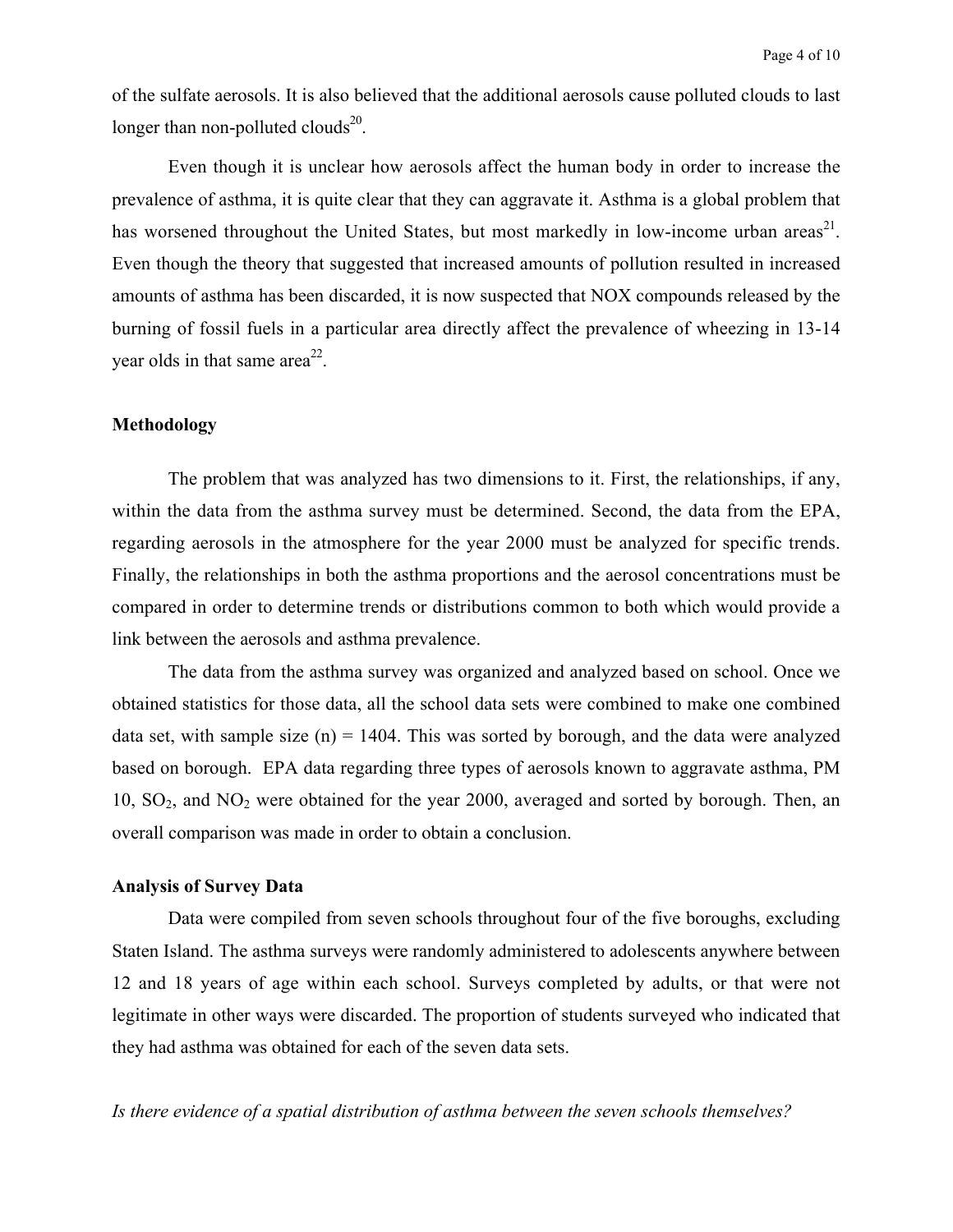The two schools sampled in Queens, Townsend Harris and MAST High School yielded the lowest prevalence levels, 9.1% and 11.1% respectively. The Bronx High School of Science was sampled in order to obtain data for the Bronx. Unfortunately, the majority of the students who attend Bronx Science reside in Queens, and therefore, it was not a very good representation for the Bronx data set. The prevalence level obtained from Bronx Science was 12%.

In Manhattan, samples were taken from Urban Peace Academy (UPA), Frederick Douglass Academy (FDA). and Health Professions H.S. There was 15.5% prevalence at UPA. At FDA, asthma was 21% prevalent. At Health Professions, located in lower Manhattan, a similar level of prevalence was obtained, 19.0%. In Brooklyn, the sample came from Arthur Somers Junior High School, from which was obtained a prevalence level of 18.0%. Unfortunately, since Somers is a middle school, all its students come from one specific Brooklyn area. This may have introduced a possible bias into the results.

The mean overall proportion of students with asthma in the sample was determined to be 15.1%. The median was 15.5%, indicating that half the samples are expected to be below this level, and half the samples above this level. A 95% confidence interval was obtained for the true mean proportion of adolescents with asthma in NYC, which is (13.2%, 16.9%). This was somewhat compelling evidence of spatial distribution between the seven schools. The overall range of the school data fell within twelve percentage points. This large spread showed significant variation between the seven schools. This can observed in Chart 1: School vs. Proportion of Students with Asthma, in the Appendix. A statistical test, the chi-square test for independence was performed, which yielded a p-value of virtually zero. In this test, the null hypothesis stated the proportions of students with asthma in the school were independent of school, and the alternative hypothesis stated the prevalence levels depended on the school from which they originated. The test is designed to show whether there is a significant difference between the obtained proportions. With all of this, there was extremely strong evidence of the widespread variation in school asthma prevalence rates, and it was concluded that with regard to these seven schools, asthma is spatially distributed based on the location of the school.

# *Is there a significant difference in asthma prevalence between these four boroughs?*

The data from all seven data sets were combined in order to account for the fact that students can reside outside of the borough in which they attend school. Data were sorted by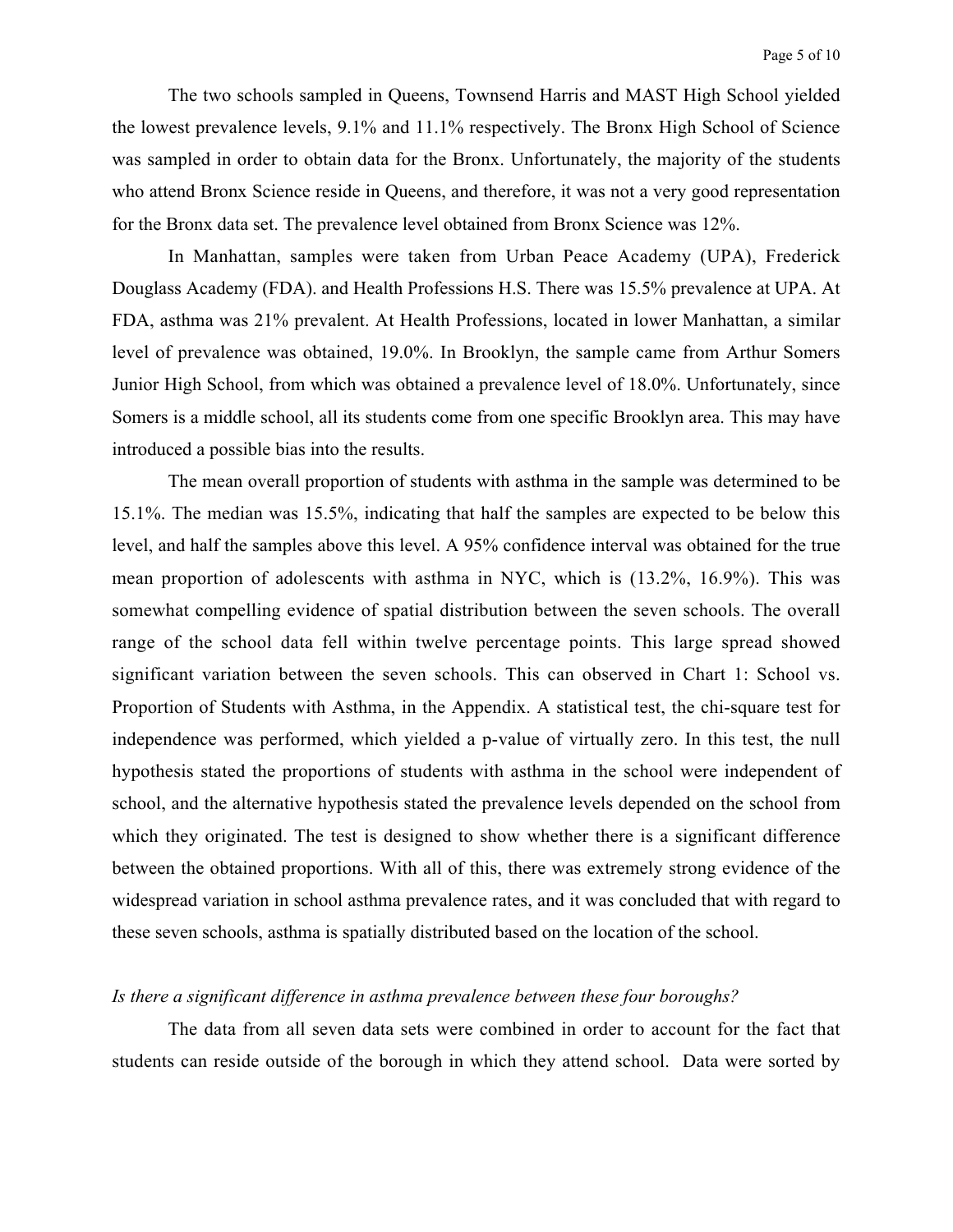borough, and a borough-by-borough analysis was conducted. Staten Island was neglected because of the extremely small sample size obtained from that borough  $(n = 2)$ .

In Queens, once again, the lowest level of asthma prevalence was obtained, 10.6%. A 95% confidence interval gives  $(8\%$ , 13%), with n (sample size) = 527. The other boroughs seem to be approximately uniform in their distribution of asthma prevalence. For students residing in the Bronx, the proportion of prevalence obtained was 18.3%, along with a 95% confidence interval of  $(11.4\%, 25.3\%)$ , n = 120. For students residing in Brooklyn, a prevalence level of 17.1%, and a 95% confidence interval of  $(13.7\%$ ,  $20.5\%$ ), n = 477 were obtained. Finally, in Manhattan, a prevalence level of 18.9% with a 95% CI of  $(14.3\%, 23.5\%)$  was obtained, with n = 280.

A second chi-square test for independence was conducted. The null hypothesis stated that asthma prevalence was independent of the borough in which the student lived, and the alternative hypothesis stated that the proportion of prevalence was dependent on the borough of student's residence. With all four boroughs in the test, a p-value was obtained of virtually zero. The test was repeated, excluding Queens, and the p-value was determined to be .629. This proved two things: one, that the proportion of asthma prevalence in Queens was significantly less than that in the other boroughs, and that the proportion of asthma in the other boroughs given by the sample is most likely relatively uniform. Chart 3 provides this information in a visual format. It was observed that Manhattan, the Bronx, and Brooklyn, which geographically lie in a north-south direction to each other, had similar proportions of asthma prevalence. However, moving toward Queens and farther eastward yields a significantly decreasing proportion of asthma prevalence.

#### **Analysis of EPA Aerosol Data**

Data were collected from the EPA AIRData Database<sup>23</sup> and analyzed to see if any relationship existed between the amount of aerosols in the atmosphere and asthma. This data were measured from a set of EPA stations located all across the city. The annual means of the data were used for the purposes of this investigation. The three types of aerosols for which the EPA had sufficient data for this analysis were sulfur dioxide  $(SO<sub>2</sub>)$ , nitrogen dioxide  $(NO<sub>2</sub>)$ , and particulate matter smaller than 10 microns (PM 10).

The data were graphed in order to analyze the spatial distribution of aerosols. In Chart 5, Queens was excluded from analysis because there was no EPA data on PM in Queens. In Chart 6, Brooklyn was excluded because there was no information on  $NO<sub>2</sub>$  concentration in Brooklyn.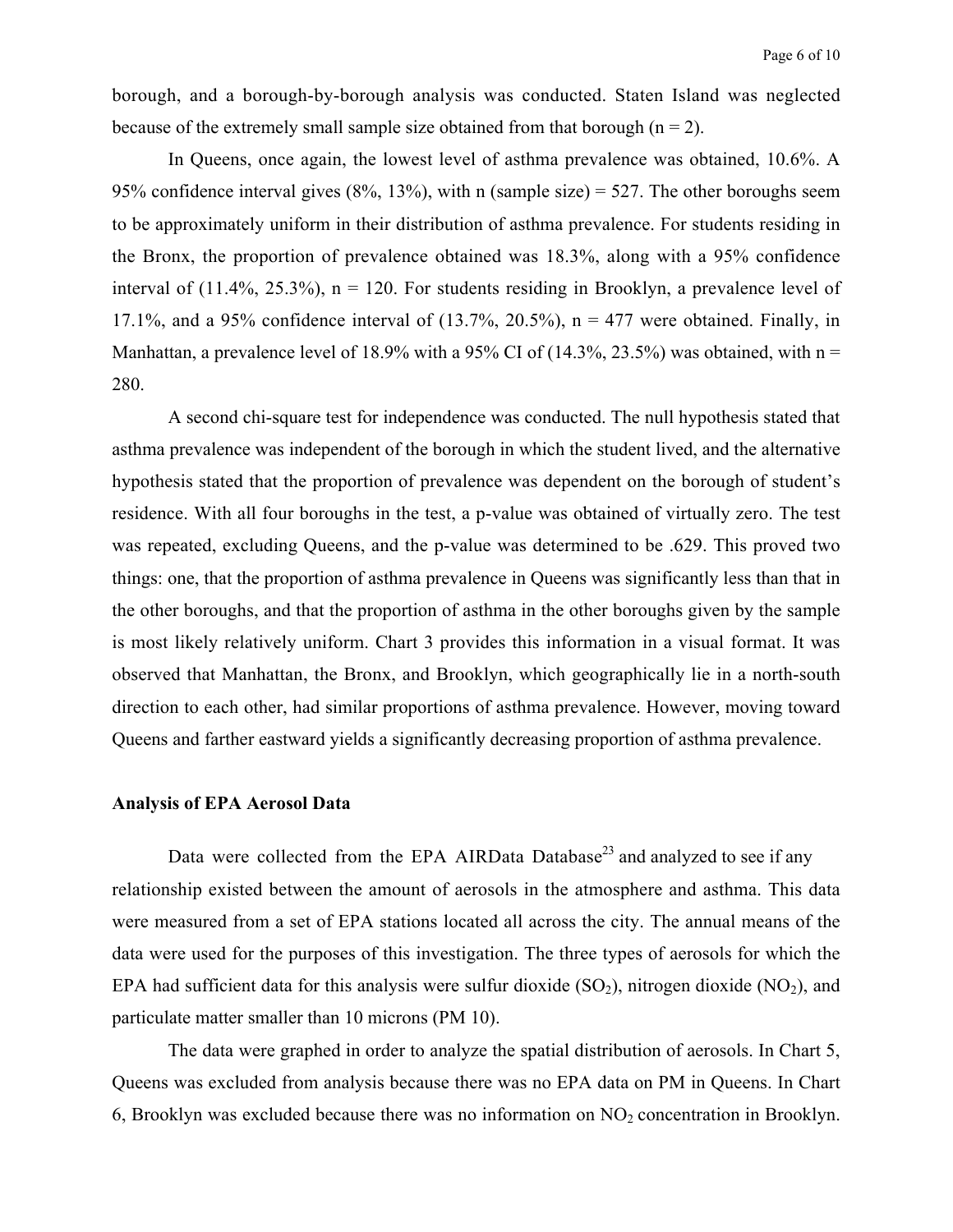Staten Island was neglected due to the fact that it was neglected in the sampling for the asthma survey.

### *What trends are observed in the measurements of PM 10 from borough to borough?*

A decrease in particulate matter was observed when moving from the Bronx southward through New York City, as was shown by Chart 6, Combined  $SO<sub>2</sub>$  and  $NO<sub>2</sub>$  concentrations in the City. PM vary widely within a range from 15.9 ug/m<sup>3</sup> to 22.05 ug/m<sup>3</sup>, or 6.15 ug/m<sup>3</sup>, as seen in Chart 5, Particulate Matter Distribution. The Bronx has the highest PM 10 concentration. This supports the hospitalization data from the New York State Health Department (see Chart 4). However, in the survey, Manhattan had the highest proportion of asthma sufferers. If PM 10 concentration truly influenced asthma prevalence, then the distribution should more closely resemble that of Chart 2, Borough vs. Asthma Prevalence. The two distributions clearly do not share a common trend, but this is by no means enough information to conclude that PM 10 concentration does not influence the prevalence of asthma.

# *What trends are observed in the levels of SO<sub>2</sub> and NO<sub>2</sub>?*

It was observed that the highest levels of  $SO_2$  and  $NO_2$  are concentrated in Manhattan. The Bronx came in second, and Queens once again had the lowest levels of these aerosols. This was consistent with the data that we obtained in the asthma survey. The spatial distribution was the same as that obtained in the asthma survey as well. However, without data on Brooklyn, any conclusions made must be made with caution. Since the spatial distributions appear the same, it appears logical to conclude that  $SO_2$  and  $NO_2$  levels in the atmosphere influence the prevalence of asthma.

#### **Discussion and Conclusions**

It was determined that asthma prevalence levels were the highest in the Bronx, Brooklyn and Manhattan and significantly lower in Queens. These differences can possibly be explained by referring to the general environment of each of these boroughs. Manhattan, Bronx and Brooklyn are all urban areas with elevated levels of pollution, cramped living quarters and inadequate ventilation. All these factors increase exposure to PM, dust mites and contaminated air, which can greatly affect susceptibility to asthma. Queens is generally a suburban area that has relatively less buildings and more single unit housing. This leads to increased amounts of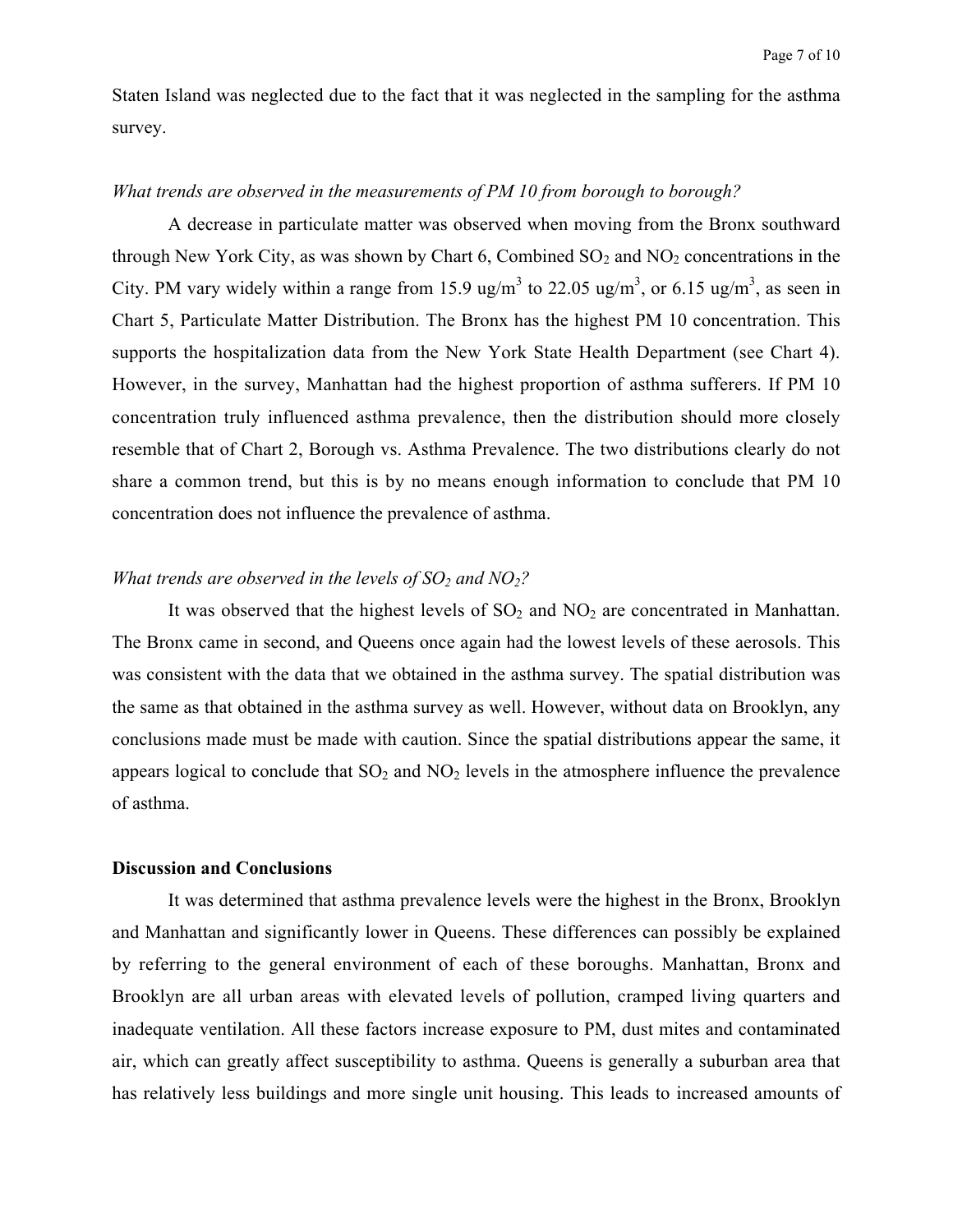exposure to fresher and more natural air. Studies have shown that people who spend more time outdoors are less susceptible to having asthma attacks. (cite a study or omit this)

The significant differences between the Health Department hospitalization data<sup>24</sup> and the survey data can be explained by a number of factors (see Chart 4). Most people with asthma do not end up at hospitals unless they had a severe attack; most people choose to go to their medical doctor to obtain proper treatment. Some of the people living in the city might not go to see a doctor at all and just continue to bear the burden of having asthma without treatment.

The significant differences shown in Chart 3, which compared the results of two different methodologies used to obtain the prevalence statistics by borough (averages of school data within the borough, or a combined data set), can be explained by the fact that the Bronx High School of Science is not a typical zoned high school. Two-thirds of the students who attend Bronx Science are from Queens, and therefore, this school does not accurately reflect the Bronx population. In addition, biases included in the Townsend Harris data set (because permission had to be obtained in order for students to take the survey) and the Arthur Somers JHS data set (because most of the students came from the same area in Brooklyn) could have skewed our survey results. This could also explain why the overall spatial variations do not show the same pattern as with the Health Department hospitalization data.

It has been concluded that with respect to the schools, spatial variation existed according to geography. When asthma prevalence by borough was analyzed, similar proportions were obtained for the three boroughs to the west of Queens. However, moving eastward decreases the proportions of asthma,  $SO_2$ ,  $NO_2$ , and PM, all simultaneously. In addition, the  $SO_2$  and  $NO_2$ levels increased in the same boroughs where there was increased prevalence, and decreased in the same boroughs with decreased prevalence. This leads to the conclusion that not only is asthma spatially distributed around the city, but it is linked somehow to the spatial distribution of aerosols as well.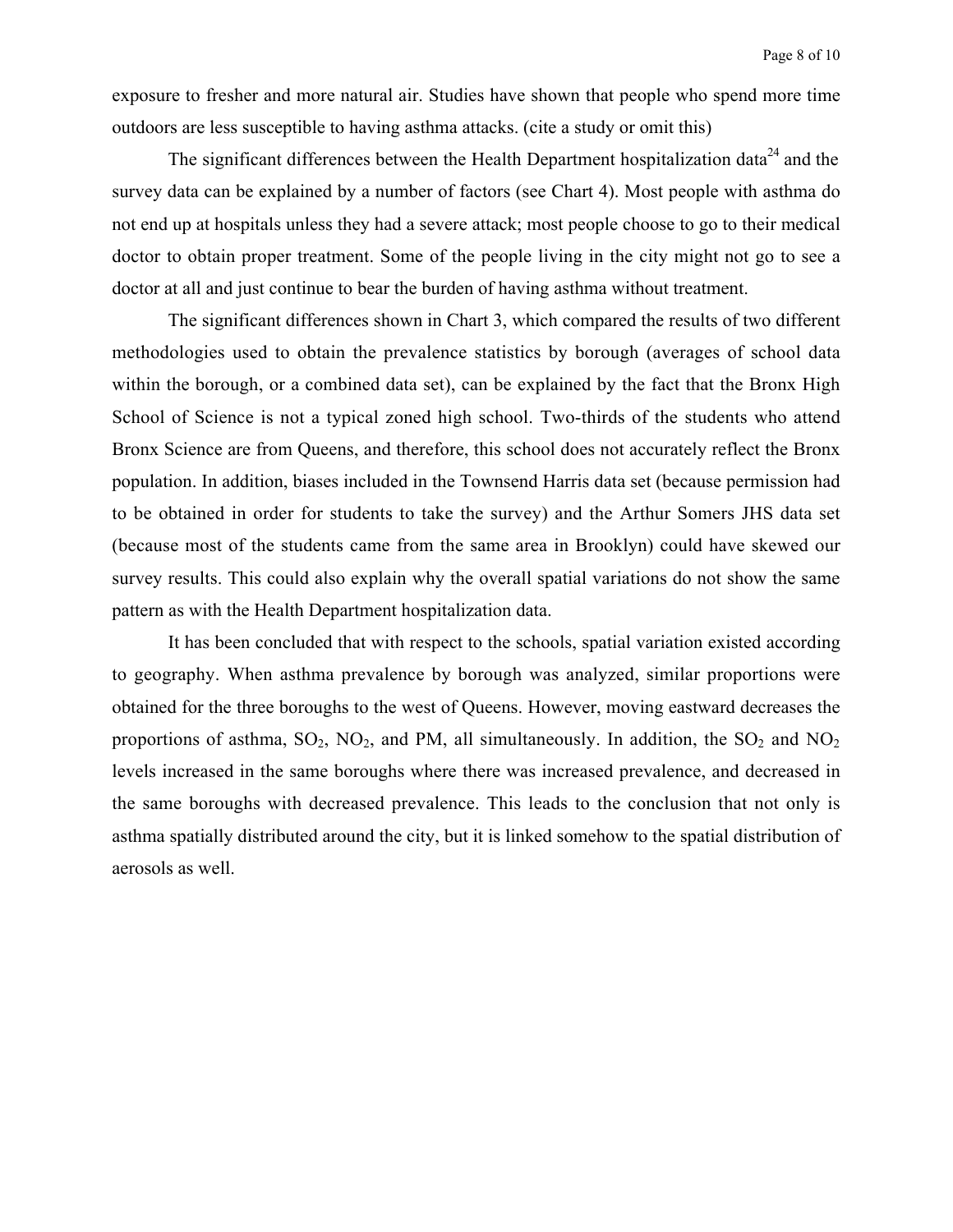### **References**

 $\overline{a}$ 

<sup>1</sup> " World wide variations in the prevalence of asthma symptoms: the International Study of Asthma and Allergies in Childhood (ISAAC)." European Respiratory Journal Vol. 12 (1998)

<sup>2</sup> "Evidence Mounts That Tiny Particles Can Kill." Science Magazine Vol. 289 (2000)

 $3$  The role of particulate matter in exacerbation of atopic asthma. Available Online: http://www.ncbi.nlm.nih.gov (2000)

<sup>4</sup> The role of particulate matter in exacerbation of atopic asthma. Available Online: http://www.ncbi.nlm.nih.gov (2000)

 $<sup>5</sup>$  Asthma is a controllable but not curable disease. The World Health Organization. Available</sup> Online: www.un.org (2000)

<sup>6</sup> Epidemiology, Chapter 2: Available Online: http//ginaasthma.com/workshop/ch2/two.htm

 $<sup>7</sup>$  Asthma is a controllable but not curable disease. The World Health Organization. Available</sup> Online: www.un.org (2000)

<sup>8</sup> Asthma is a controllable but not curable disease. The World Health Organization. Available Online: www.un.org (2000)

<sup>9</sup> Nocturnal asthma in children affects school attendance, school performance and parents' work attendance. Available Online: http://www.amaassn.org/special/asthma/library/scan/nocturna.htm(2000)

<sup>10</sup> What are aerosols? Available Online: http://www.ogp.noaa.gov/ace-asia/aerosols/ (2000)

<sup>11</sup> Aerosols and Climate Change. Available Online: http://earthobservatory.nasa.gov/Library/Aerosols/ (2000)